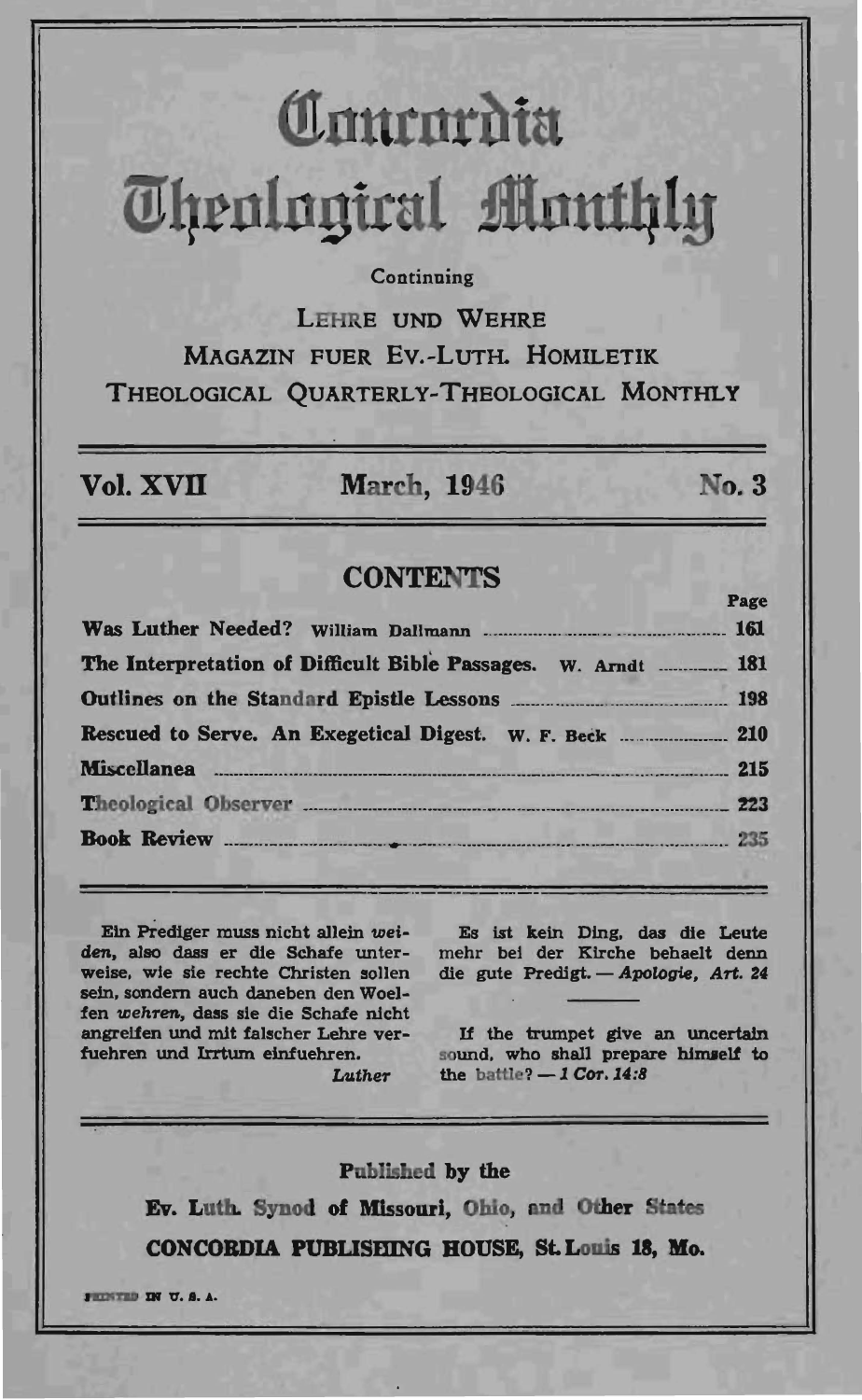# **Rescued to** Serve

Exegetical Digest of Matt. 8: 28-34; Mark 5: 1-20; Luke 8: 26-39

## I. The Destroyer

The narrow strip of shore on which we find Jesus, between the sea and the steep mountain, was unsafe for travel. For here *a savage being* might at any time rush out of one of the limestone caves overhead to pierce the air with wild unearthly shrieks and to pounce upon a traveler.

This was the madman of Gerasa. He lived among the unclean remains of the dead (Num. 19:16; Matt. 23: 27), for here the unclean<br>guests, that, possessed, him, felt, most, comfortable. The unclean guests that possessed him felt most comfortable. swine were their second choice of a home.

*These spirits delight in destruction.* They dethrone this man's judgment, shatter his power to think, break up his personality. Once they have driven him mad, they grant him no relief, but hunt and haunt him night and day. In a helpless frenzy he bruises and cuts himself with stones and spatters himself with blood.

The beings who here drive a man to madness are not themselves mad. Their prince is capable of undertaking the threefold temptation of Jesus, a master stroke to bring ruin upon all. It may seem stupid to drown the herd of hogs in the sea. But *there was method in it.* The two thousand hogs are his key to the hearts of more than two thousand souls in this territory. The drowning of the hogs moved the people to send their Savior out of the country.

*The destroyer* is at large *in the world today.* It is unthinkable that human beings would without his driving force inflict such misery as we have seen on themselves and on others. The "dogs of hell" madden men to do as they do. Specters of the unseen world are happy to see the massacre, starvation, and demoralization of millions of this generation before the generation of World War I has left the scene.

Even *when normal people follow them,* it is *madness* and contrary to good thinking. People are in the power of Satan if without protest they go to their destruction. They are restored to a sound mind only if (like the prodigal, who "came to himself," Luke 15: 17) they step out of their downward course and turn to the Physician of their souls.

*The chief* objective *of our enemy is* to *keep Jesus out of our life.* Lurking behind beautiful excuses to be endured by missionary workers, in the empty riches of a culture which has no heavenly purpose to pilot it, in an overload of amusements which crowd out holier interests, in the love of hogs and other possessions, he takes the eyes of men from the Crucified. "Then cometh the devil and taketh away the Word out of their hearts lest they should believe and be saved," Luke 8: 12. He reaches his aim in people who live Christless lives, die Christless deaths, and go to a Christless eternity.

He *wants* to *destroy us.* The misery he inflicted on the madman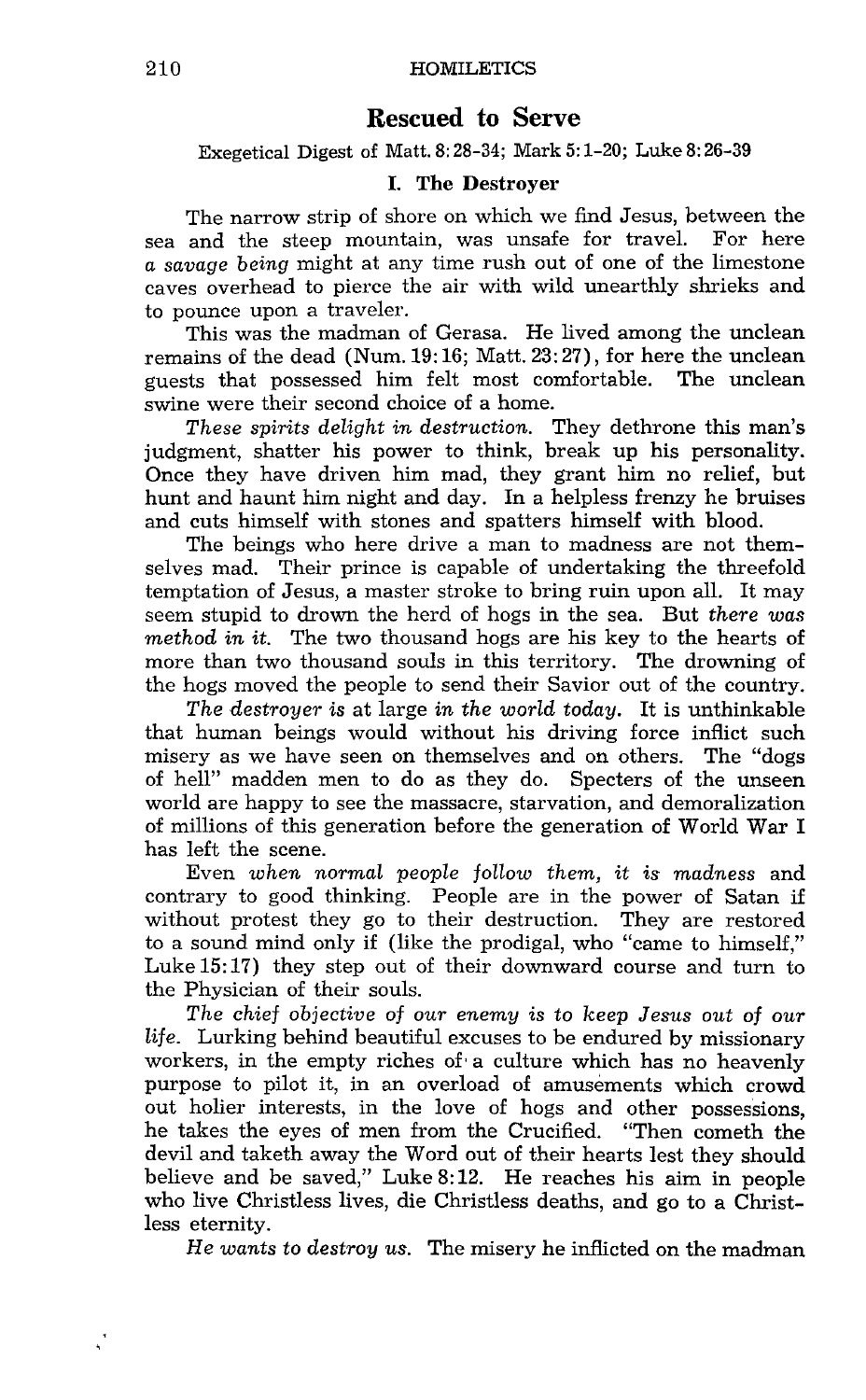HOMILETICS 211

and the destruction of the hogs which rushed headlong over the cliff into the sea are examples of what the evil one would bring on us if it were in his power to do so. Peter (1 Pet. 5: 8-9) says, "Your adversary, the devil, as a roaring lion walketh about, seeking whom he may devour; whom resist steadfast in the faith, knowing that the same affiictions are accomplished in your brethren that are in the world." And Luther says of the Christian, "He will certainly have the devil also about him, who with his lying and murdering day and night will let him have no peace within or without."

And *the end is damnation.* The unclean spirits beg Jesus "that he would not command them to go out into the depth," Luke  $8:31$ . "The depth" is hell. Rev.  $9:1-2$ . The spokesman of these "The depth" is hell, Rev. 9:1-2. The spokesman of these spirits asks Jesus, "Art Thou come hither to torment us before the time?" Matt. 8:29. The devil does not deceive himself as unbelievers do; he knows there is an "everlasting fire prepared for the devil and his angels," Matt. 25: 41. He knows he is "reserved unto judgment," 2 Pet. 2:4 (Jude 6). He knows what will happen to him on Judgment Day: "The devil that deceived them was cast into the lake of fire and brimstone," Rev. 20: 10. And to that place of torment he will bring everyone of his victims (Luke 16: 23,28) unless someone delivers them from the hands of their destroyer.

### II. The Savior

Only One was found among men who could challenge the destroyer. As He steps on the shore, He is a stranger unknown and unwanted by the people of this land. But the devil instinctively senses who He is. "What have I to do with Thee," he says, "Jesus, Thou Son of the most high God?" Mark 5: 7. He knows *our Champion is mightier than he is.* "Greater is He that is in you than he that is in the world," 1 John 4: 4. Jesus calls Himself "Lord" and "God" (Mark 5: 19; Luke 8: 39) when He speaks of what He does to these spirits. The evil spirits in the man were strong; they had given him power to tear chains and to break away from the guards who tried to tame and control him, Mark 5: 4. But He who drove out seven devils out of Mary Magdalene has the power to subdue a legion of them. The legion was a well-organized unit of the Roman army, the instrument of power that crushed kingdoms, turned cities into a wilderness, and spoke a terror before which Jewish fanaticism had quailed. "Legion" is the name of this horde of devils. But before Jesus speaks, this "legion" runs towards Jesus and bows to the ground before Him. "Though devils all the world should fill," they are at the command of Jesus.

*The devil recognizes Jesus as his Judge.* He knows: here is Righteousness come to right the wrong; and my days are numbered, Matt. 8: 29. As he issues from the cave, he may have wished to be as violent as usual. But he instantly realizes that this Traveler is the Herald and Bearer of his coming punishment.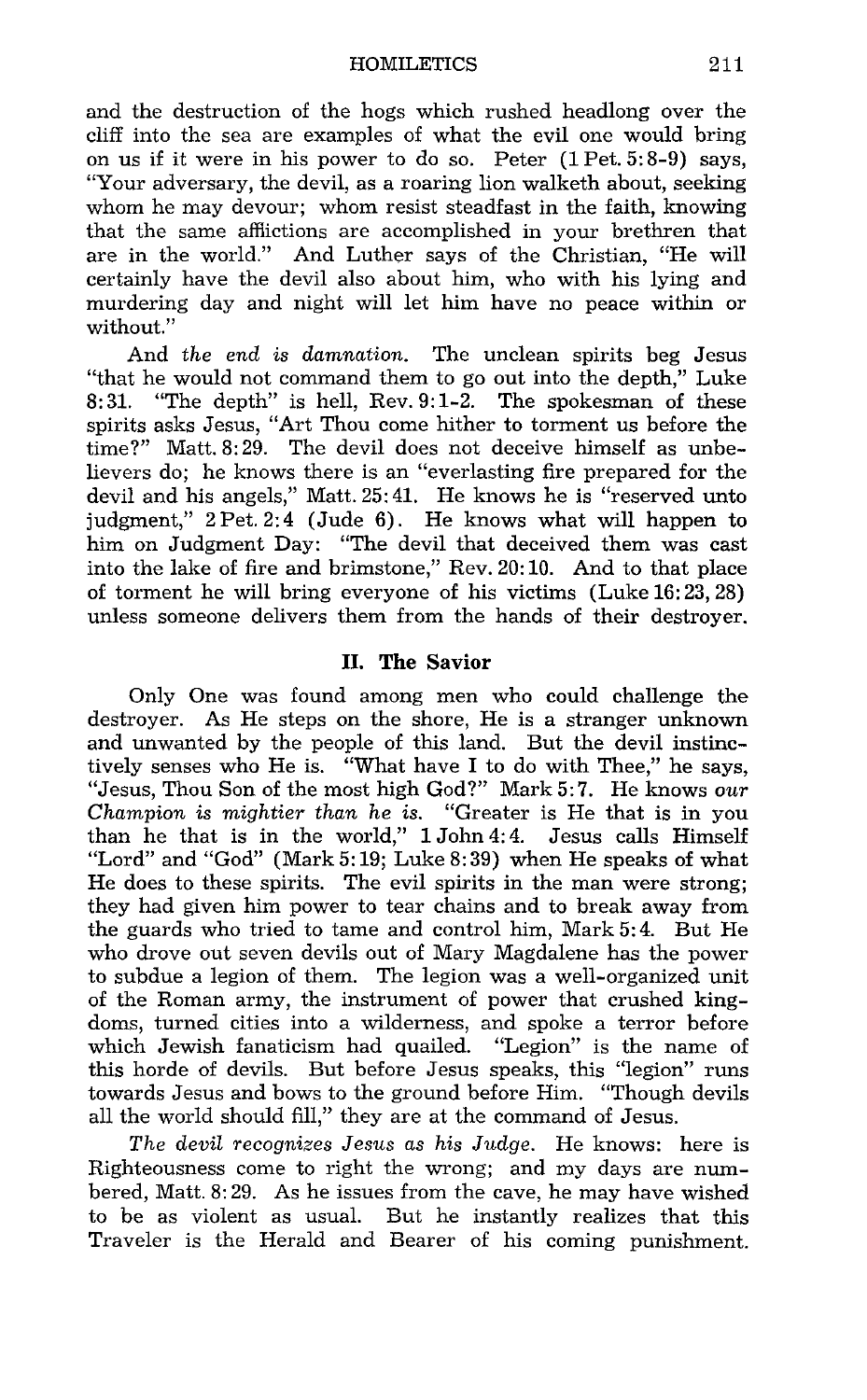He feels his condemnation, and in terror he begs, "I adjure Thee by God that Thou torment me not," Mark 5:7 (James 2:19).

*When the devil is judged, man is deLivered.* Banishment of the tyrant is liberty for his victims. For the name of the Judge before whom the devil bows is "Jesus," our Savior. And when Jesus tells us, "The prince of this world is judged," John 16: 11, and "I beheld Satan as lightning fall from heaven," Luke 10: 17, our hearts know that these are Gospel messages for us sinners, "good tidings of great joy, which shall be to all people."

Why does Jesus help this possessed person? This soul is uninviting and dark. There is no spark of a higher life to be fanned into flame, nothing for divine grace to co-operate with. There is no longing for freedom, no cry for redemption, no prayer "Deliver me from evil." Moreover, here was no mind to grasp what was being done to him; but the word of Jesus is effective just the same. The human mind, as we see it in the others, in its saner functioning, in its nobler reaches, is no better than the impulse that controls it: The normal population thinks its way through to reject Jesus. If we want to point out any advantage in the man possessed, it would be this, that he couldn't think as well as the others. He was helped because the power of love and *pity,* Mark 5: 19, *reached out* to *a helpless victim* and was made perfect in weakness.

Less than twenty-four hours ago the waves of the sea  $-$  beating against the shore a few yards away  $-$  had threatened to swallow the boat of the disciples. They had cried, "Lord, save us, we perish!" Matt. 8: 25. At a word from their Creator the waves had calmed down. These spirits also know the voice of their Creator and Lord though they have rebelled against Him. *When Jesus says,* "Come *out* of *the man,* thou unclean spirit," Mark 5: 8, *they obey.* 

The madman is mad no more. The impure spirits have yielded their place to the pure Spirit of God. Working by the Blood, this Spirit purges the soul from sin and from the power of sin. The terror of the community has been overcome by something more effective than chains; divine love has taken over the controls. The man is *sitting at the* feet of *Jesus.* Here *he* finds *health* and happiness - and good sense: he is clothed.

*To be with Jesus is heaven* here and hereafter (Luke 23: 42; Phil. 1: 23) . And altogether desirable. Peter catches a glimpse of that heaven and quickly makes his choice: "Lord, it is good for us to be here. If Thou wilt, let us make here three tabernacles," Matt. 17: 4.

Even though Jesus had less of a home than the foxes and birds, as He had said the day before, *the healed man wants* to *be with Jesus.* In the company of Jesus the horrors of the past can never return; for these spirits could not even enter the herd of hogs without His permission. With Jesus he can live a decent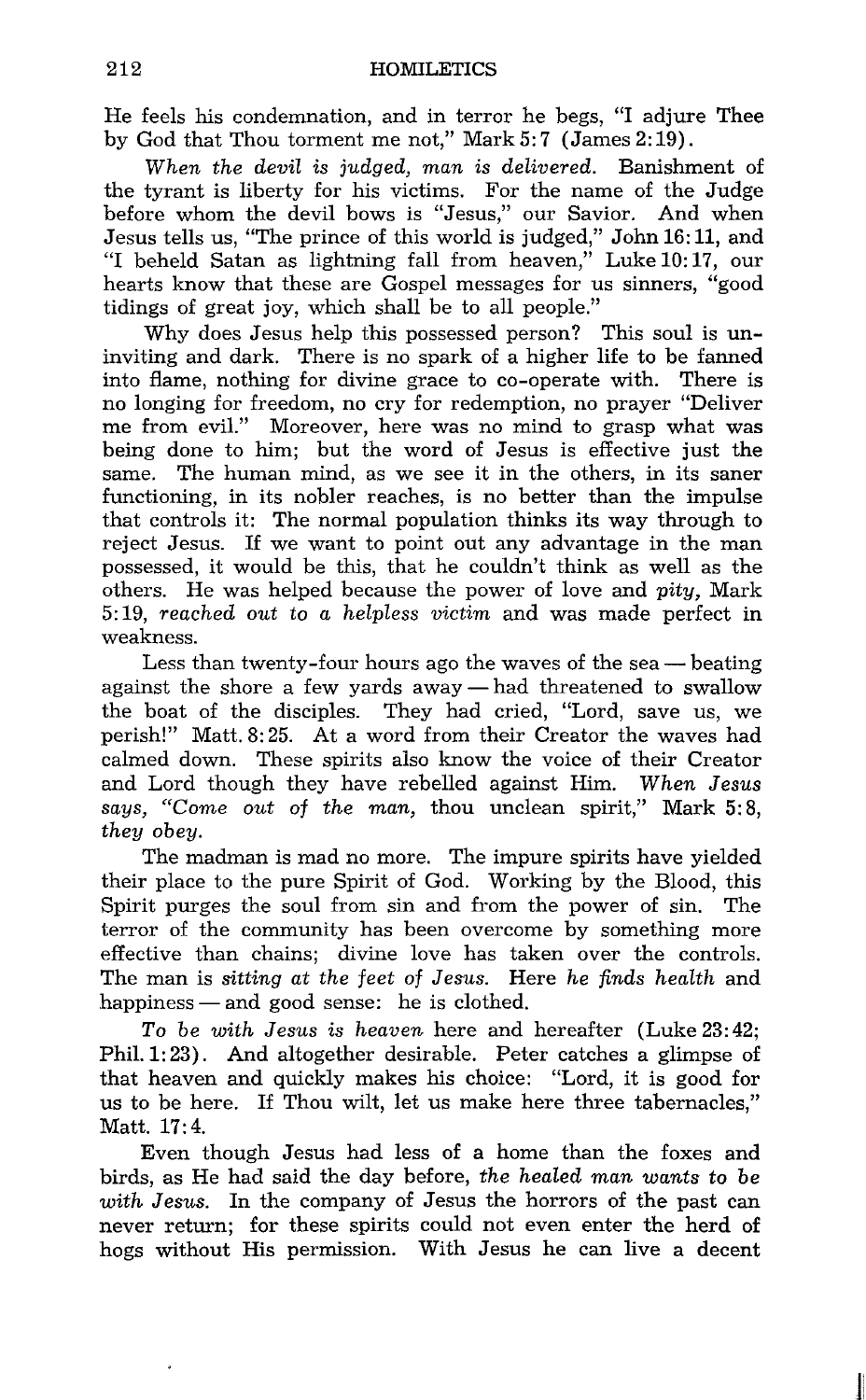life. And there those who knew him when he was "crazy" cannot mock him.

Jesus grants the request  $-$  of devils who want to go into the herd of hogs, of the selfish crowd who want him to leave; but *the request of this healed man* He *declines.* He tells him to go home. The disciples look on wide-eyed. On the previous day two men whom Jesus had called to follow Him had asked to go home first, and Jesus had refused to let them go (Matt. 8: 19-20).

*The granting of a request isn't always a proof of God's love.*  It may prove His anger (Ps. 78: 29-31; Ex. 10: 28-29). And His refusal to grant a request may be a proof of His love (2 Cor. 12: 8-9). A Christian possesses a unique privilege. It is this assurance: no shortsighted impulse expressed in my prayers will keep the all-knowing and all-loving God from shaping my life in a way that will make me more fruitful, and in this way happier.

## **III. The** Missionary

From farm and city *the owners* of the hogs, when they were told about the loss of the herd, *came* to *see who was responsible* for the damage that had been done. What right had Jesus to destroy their property? As a stranger visiting their shore, none. But as the Owner of the cattle on a thousand hills, as the One who wields earthquakes, floods, and wars, shall anyone forbid Him or call Him unjust?

*There may have been a special act of justice in the destruction*  of this herd. Perhaps the owners were Jews. (1) This eastern shore was part of the land of Manasseh and now in the tetrarchy of Philip. (2) Josephus tells us that a number of Hellenizing Jews lived here. (3) Directly across the sea were populous Jewish cities. (4) The Gerasene calls Jesus the Son of "the Highest," Mark 5: 7; this was a Jewish term, which expressed the superiority of Jehovah over the gods of the Gentiles. (5) If the owners had been non-Jews, it is likely that they would have been sharper towards this Stranger and would have commanded Him to leave; they were afraid, Mark 5: 15, and did not scold Him; they act like people who for gain have broken the Law of Moses, who know it is wrong for them to have hogs; they are a large crowd, yet they cannot firmly face this Teacher of the Law. If these people were Jews, their transgression was flagrant and called for a major act of justice, which in this case was executed through devils.

Two thousand hogs in one day was a big blow. The people are panic-stricken by the thought that they may lose the rest of the herds. (See Acts 19: 23-29.) Unanimously they ask Jesus to leave. They pray, as it were, Go, Lord Jesus, don't be our Guest, and don't let Thy gifts to us be blest. The full realistic evidence of the salvation that is to be found in Jesus is before them, but *no desire for spiritual help* stirs within the fat hearts of a stomach-minded people who must eat.